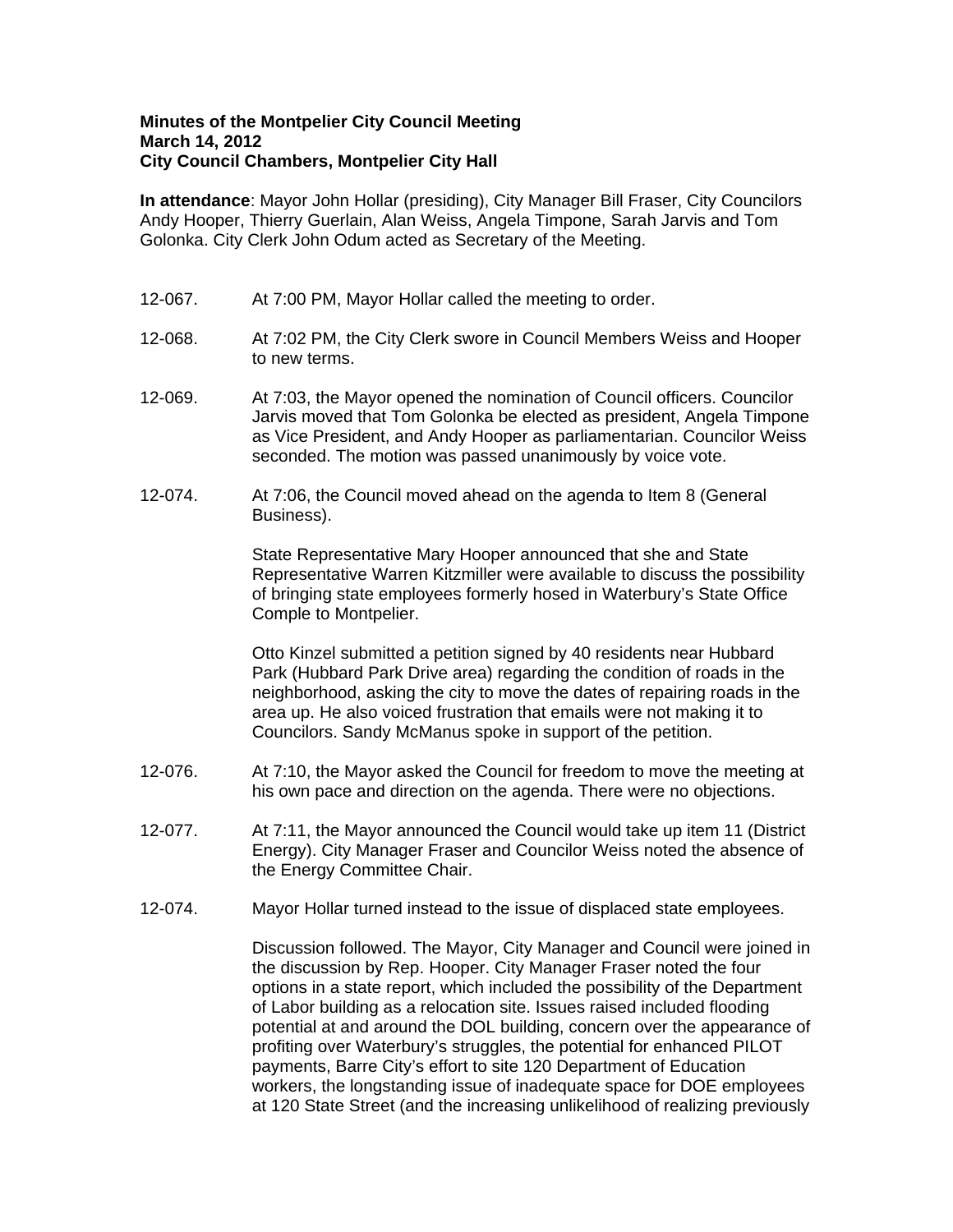discussed plans to renovate the building), and proposals to relocate 340 Agency of Natural Resources employees to the National Life building. Planning and Community Development Director Gwendolyn Hallsmith spoke basically to the implications of state development in the flood plain.

At 7:26, Councilor Weiss moved that the council "direct city staff to prepare a letter to the governor regarding our enthusiasm for their location in Montpelier, and how the site is appropriate, and that the timing is good because we're engaging in this rezoning process." Councilor Jarvis seconded. The motion was unanimously approved.

- 12-075. At 7:28 Councilor Guerlain moved that the consent agenda be accepted, including approval of minutes from previous meeting, renewal of tobacco and liquor licenses (included as addendum to minutes), and approval of catering permit requests, all as indicated in the agenda. Councilor Golonka noticed a technical typo in the list of licensees which was corrected, then noted he would recuse himself from voting due to a conflict of interest. Councilor Jarvis seconded the motion which passed unanimously.
- 12-077. At 7:32, City Manager Fraser noted that the Energy Committee Chair was in attendance. Mayor Hollar then returned to item 11, the District Heat project. The City Manager noted the projected cost overruns, and elaborated on the options he presented with the agenda. He noted that combining two approaches – cutting out the High School from the system, and bringing in commitments from private property owners to participate – would cover the shortfall. He noted this would deviate substantially from the plan as originally presented to the public.

Discussion followed. Key points included discussions on possible downtown partners (such as the Federal Building), whether the high school could be added later, and the fact that dropping Union Elementary school would not net any savings on the project. The City Manager clarified that the city had reached into grants for the project, but not bonds.

He noted that mid-April would be the point when the State would commit money to the project, and obligate the city financially – although that obligation could be deferred an extra year. The City Manager recommended the combined approach to address the shortfall.

Further discussion included concerns over the legality of changing the project without a public vote, concerns over depending on private customers, the possibility of further state help if new construction goes forward at the Department of Labor building site, and concerns over potential further cost overruns at future points in the project. Also, the possibility of starting the project from the high school and limiting buildings served on the other end was discussed.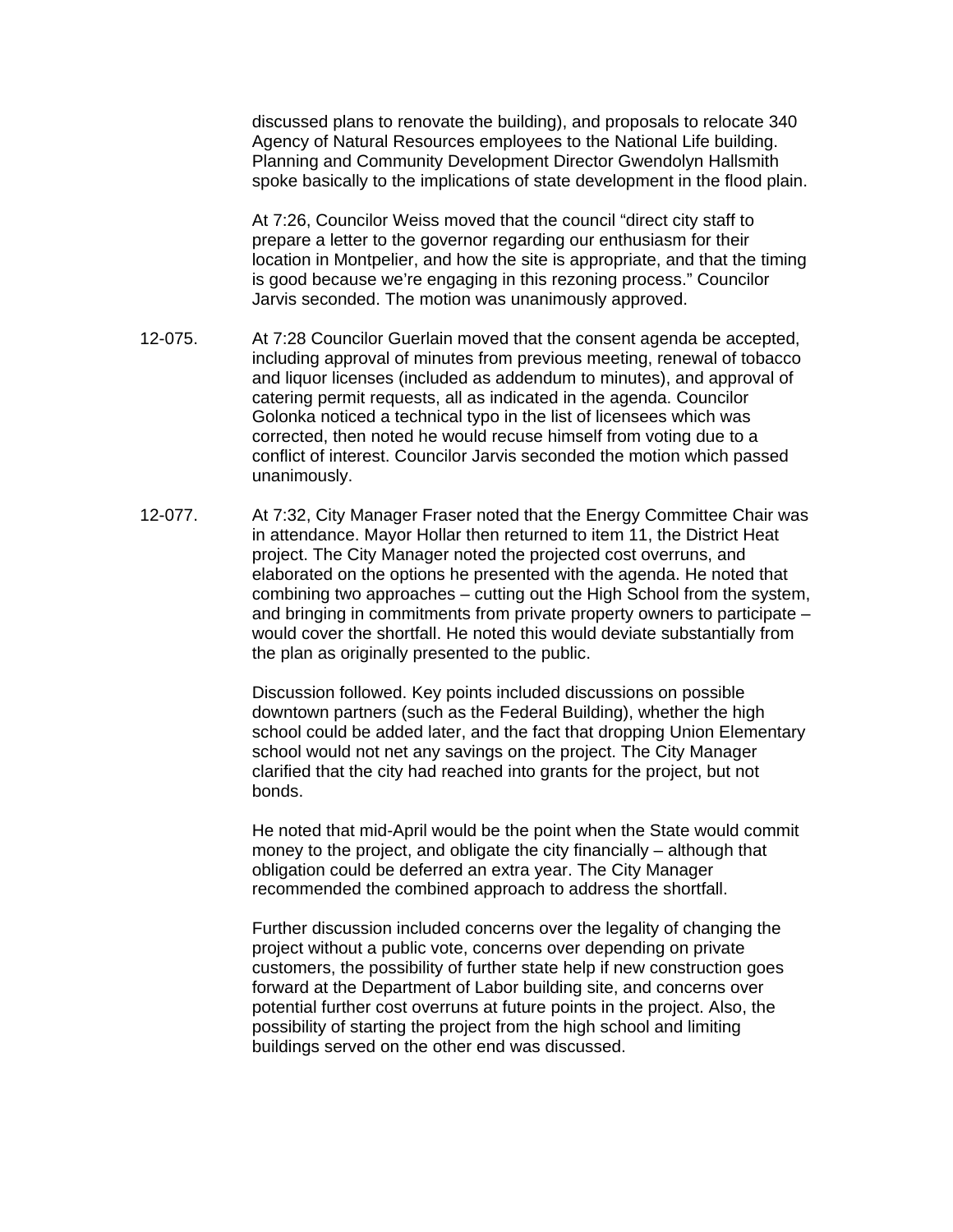Designer Bill Neuburger provided information on the basis of the initial estimates, indicating that the cost of steel (and by extension, oil) could cause further fluctuations from the original projections.

Dan Jones, Chair of the Energy Committee, urged that the project still move forward on behalf of the committee.

Downtown property owner Steve Everett stated his interest in connecting to the system. He indicated his commitment could be as high as \$400,000, depending on the particulars.

Harold Garabedian, disputed concerns raised by Councilor Golonka on whether downtown business owners would be willing to make the investments necessary to convert to the city system.

Ken Jones reported the School Board's motion encouraging the city to maintain the project. He said that the schools are still planning to be a customer, but won't commit until there is a price structure. Discussion of the need for a price structure followed.

Planning and Community Development Director Hallsmith indicated that there is a proposed rate structure in the plan she distributed the previous Friday. She also stated the business plan has a rate structure which was a highly conservative one. Hallsmith laid out possible approaches to building rate structures.

City Manager Fraser indicated he did not feel empowered to promote any specific rate structure without City Council approval.

Eve Jacobs-Carnahan urged the Council to keep the option of stopping the project entirely on the table.

Bill Brown of 33 Foster Street cited dependence on foreign oil, climate change, and warfare as reasons to support the project and back the City Manager's recommendation.

At 8:40, Councilor Hooper moved to table the subject until next meeting. Brief discussion followed. Councilor Jarvis seconded. The motion carried unanimously at 8:43.

City Manager Fraser stated that he had insufficient direction to be able to move forward.

At 8:45, Councilor Jarvis moved that the subject be taken off the table for further action. Councilor Timpone seconded. The motion passed unanimously without discussion.

At 8:48 Councilor Jarvis moved that the Council "allow staff to consider non-city buildings for presenting options for financial feasibility" on the District Heat project. Councilor Timpone seconded.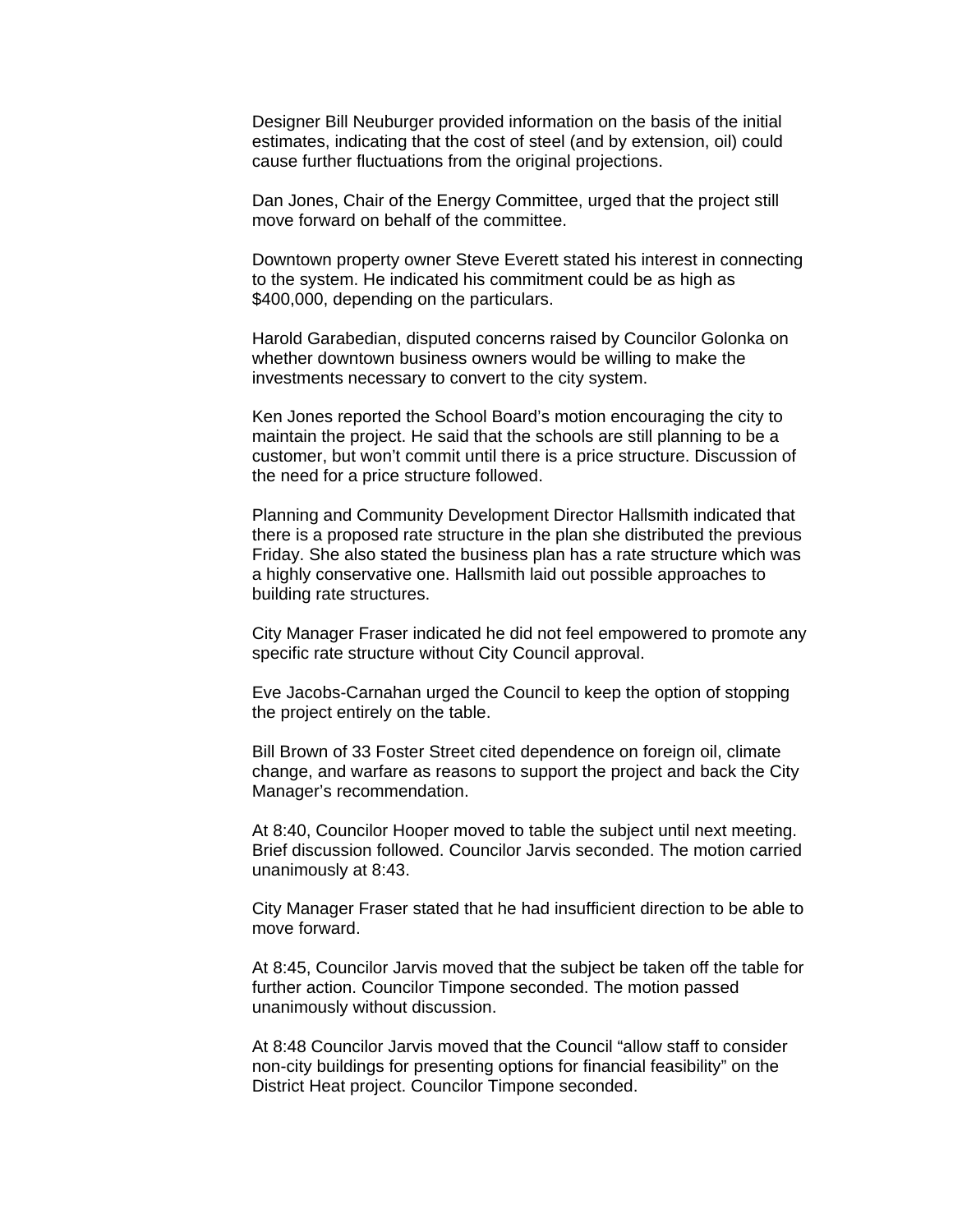The motion passed 4-2. Councilors Jarvis, Timpone, Hooper and Guerlain voted in favor. Councilors Weiss and Golonka opposed.

- 12-070. Mayor Hollar opened Item 4 on the agenda, the renewal of the ethics policy. Councilor Jarvis moved that the policy be accepted, Councilor Timpone seconded. A discussion on the ramifications for electronic communication followed. The motion was passed unanimously.
- 12-071. Councilor Weiss moved the Council Rules of Procedure (Item 5) be readopted. Councilor Timpone seconded. Brief discussion followed (questions on punctuation) before motion was unanimously approved.
- 12-072. Mayor Hollar opened a discussion on updating the Council's Goals and Priorities (Item 6). A discussion followed on the merits of an open, public session (and inviting constituency groups) versus the value of a tighter, Council-centric one. Discussion leaned towards a two-part process: one session bringing in the public, one smaller scaled. Mayor Hollar and City Manager Fraser agreed they would meet at a later date to determine the details of a two-part session that would reach out to, and involve the public actively.
- 12-073. Item 7, Committee Assignments, was opened. The Mayor and Council moved down the list of committees to re-affirm commitments or make changes. It was agreed that Mary Hooper (who was no longer in attendance) would be approached to participate in the Transportation Committee. Liz Dodge, President of the Senior Center, spoke, indicating that a Councilor would be welcome on the Senior Center Committee.
- 12-078. At 9:25, the Council moved to Item 12 (Reports from the Councilors).

Councilor Hooper had nothing to report.

Councilor Guerlain indicated he was happy to be part of the Council.

Councilor Weiss noted the upcoming High School "Celebration of Excellence" award, the opening of "Clean Slate" and the appreciation of the owners there for assistance in zoning from Audra Brown, and the upcoming Reapportionment Committee meeting.

Councilor Timpone congratulated newly elected Councilor Guerlain and City Clerk Odum, before noting the upcoming Housing Task Force meeting.

Councilor Jarvis noted the upcoming Green Mountain Film Festival, suggested opening a discussion of the City's communication strategy – in particular the web sites.

Councilor Golonka referenced coming Regional Committee work before also welcoming the two newcomers (Guerlain, Odum).